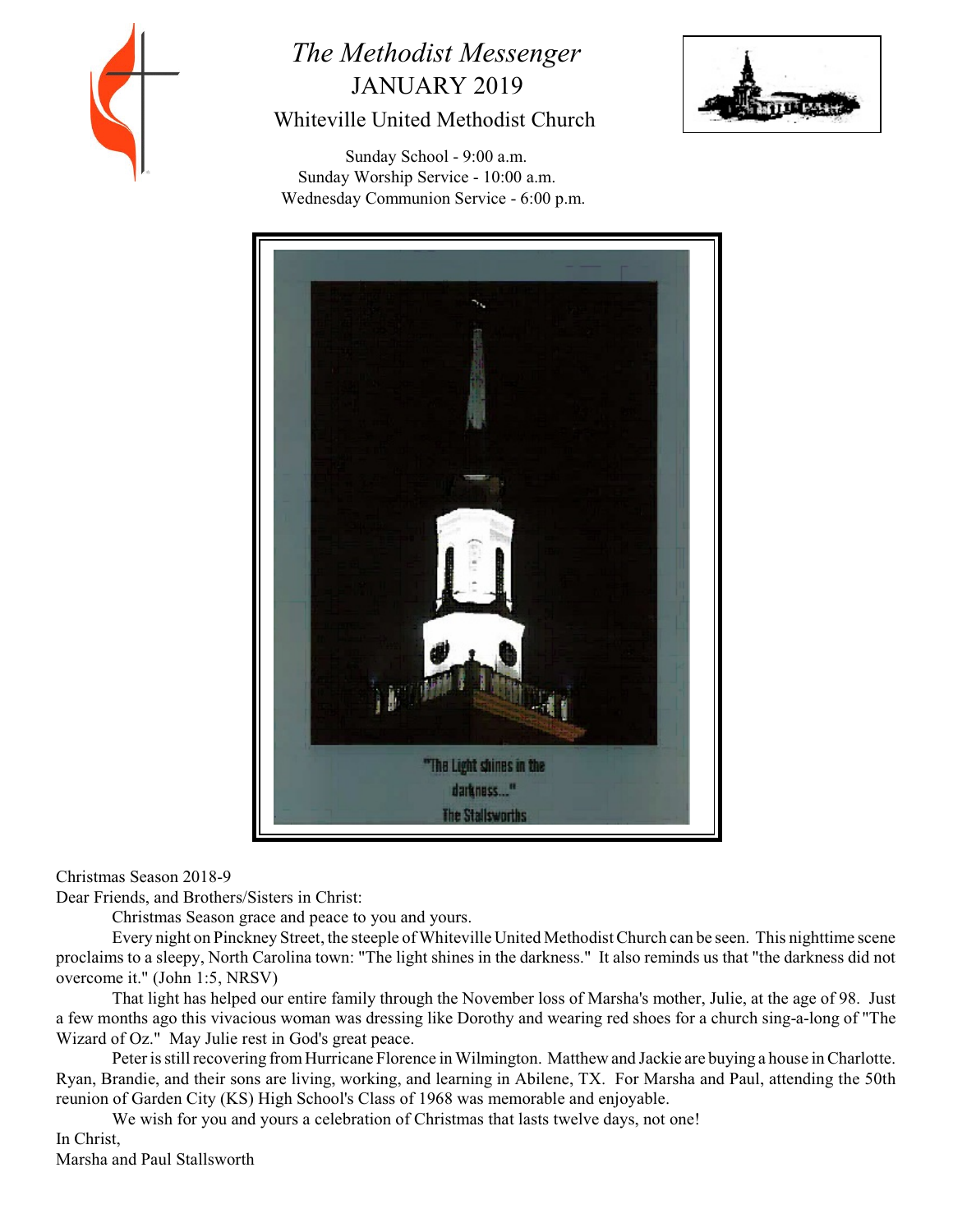#### MARY, PETER, AND THE CHURCH by Paul T. Stallsworth

The question to be responded to, if not directly answered, is "What are the roles of women and men in the life of the Church, and are they equal?"

This question brings to mind a couple of pages in Witness to Hope: The Biography of Pope John Paul II (HarperCollins, 1999) by George Weigel. In his great and grand volume, Weigel recalls that Pope John Paul II (1920-2005), following Pope Paul VI (1897-1978), speaks of Mary as the "Mother of the Church." The Polish pope declares that this Marian title should direct how the Church thinks about itself.

Weigel summarizes John Paul II's thinking on Mary and the Church: "Mary...was the first disciple, for her assent to the angel's message made possible the incarnation of the Son of God. The incarnation had been 'extended' in history through the Church, the mystical Body of Christ. Mary's assumption into heaven prefigured the glorification of all who will be saved. Thus Mary provides a 'profile' of what the Church is, of how the people of the Church should live, and of what the destiny of disciples will be." (p. 577)

According to John Paul II, the Church of Mary is the Church of discipleship, of disciples, of those who follow Jesus Christ and His teaching. The Church of discipleship often recalls Mary and her self-giving reply to the angel: "Here am I, the servant of the Lord; let it be with me according to your word." (Luke 1:38, NRSV, here and following)

Contrasting with the Church of Mary is the Church of Peter. Peter's dimension of the Church is about authority, what United Methodists call "doctrine and discipline."

In Matthew's gospel, the Church of Peter is highlighted. Only in Matthew's gospel does the word "church" appear, and it appears in two passages. The first concerns the Church's doctrine, and the second its discipline.

Regarding doctrine, Peter declares to Jesus, "You are the Messiah, the Son of the living God." (Matthew 18:16) Jesus replies: "Blessed are you, Simon son of Jonah! For flesh and blood has not revealed this to you, but my Father in heaven. And I tell you, you are Peter, and on this rock I will build my church, and the gates of Hades will not prevail against it." (16:17-18) The Church of Peter is about revealed doctrine.

Regarding discipline, in Matthew 18, Jesus speaks to the Twelve, including Peter, about church discipline. Failure to resolve a personal dispute leads to this last resort: then "tell it to the church; and if the offender refuses to listen even to the church, let such a one be to you as a Gentile and a tax collector. Truly I tell you, whatever you bind on earth will be bound in heaven, and whatever you

loose on earth will be loosed in heaven." (18:17-18) The Church of Peter also involves discipline.

Pope John Paul II, according to Weigel, did not assign an equality or equivalence to these two dimensions of the Church -- the Marian Church of discipleship and the Petrine Church of doctrine and discipline. While recognizing the essential nature of both dimensions, the former pope always placed the Church of Mary ahead of the Church of Peter. That is, discipleship goes before doctrine and discipline. Weigel notes: "The Marian Church preceding and making possible the Petrine Church -- this was not the way many [Roman Catholic] officials, not to mention millions of Catholic laity and clergy, were accustomed to thinking about Catholicism. But it was how John Paul proposed that they should." (p. 577)

The Marian and Petrine dimensions of the Church can often be spotted throughout The United Methodist Church's faith and life. For example, telephoning eastern North Carolina pastors before Hurricane Florence hit, Bishop Hope Morgan Ward encouraged her sisters and brothers toward faithful, exemplary discipleship -- that was first seen in Mary. When Bishop Marion Edwards summoned his clergy to Raleigh and proposed to them the truth of the Church's doctrine (as that doctrine was then undergoing a challenge led by Bishop Sprague), he displayed the Church of Peter.

The Church of Mary and the Church of Peter require each other. At their best, they work together -- in the service of the Body of Christ.

Many women, but not all, are called to a Marian role in the Church. Some serve well in the realm of doctrine and discipline. Likewise, many men, but not all, are called to a Petrine role in the Church. Some are first dedicated to advancing discipleship.

Because of the power of the Holy Spirit, all work together -- women and men; the Church of Mary and the Church of Peter; discipleship prior to, and within, the structures provided by doctrine and discipline -- so that the Church can continue as a pilgrim people on its long journey through history toward the Kingdom Come.

*This article was requested, edited, and posted by the United Methodist News Service (UMNS). It now appears in the "Many Voices, One Faith" forum (https://www.umnews.org/en/news/commentary-mar y-peter-and-the-church).*

Many thanks, from the Stallsworth family, to the Whiteville United Methodist Church for the many signs of Christmas you have given. The Christmas cards, foods, and other gifts are very much appreciated. Again, thank you. – Marsha and Paul Stallsworth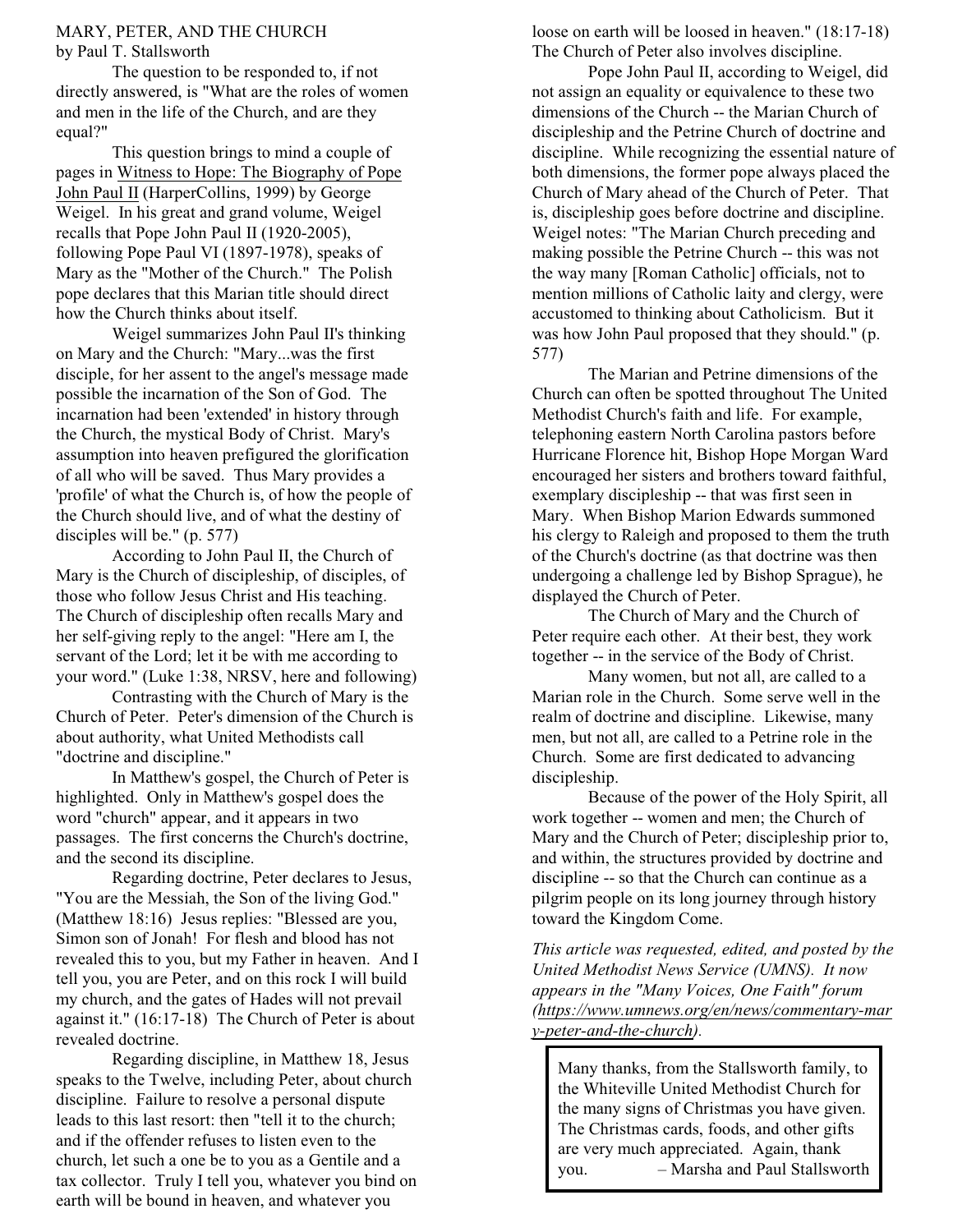# RECOGNITION/DEDICATION OF CHURCH OFFICERS AND COMMITTEE MEMBERS

During the Worship Service on January 6, Epiphany of the Lord Sunday (when the visitation of the Wise Men to the Christ Child is celebrated), Whiteville United Methodist Church will recognize those who served as 2018 church officers and committee members. We will also dedicate, and pray for, those assuming such responsibilities in 2019. Please make a special effort to attend, and participate in, the January 6 Worship Service.

## NURTURE COMMITTEE

We had two wonderful crews working to put up the Chrismon tree in the sanctuary. One crew put up the tree and the other decorated it. It went well and is beautiful as always! Thanks to those who helped with it!

We participated in preparing a bereavement meal for the the family of Minnie Weaver following the service on Saturday, December 22. Thanks to all those who cooked the good food which was enjoyed by all.

Here's wishing you and your families a Happy New Year! - Debbie Conway, Chair

REV. MARTIN LUTHER KING, JR. DAY Community Service of Worship \*\*\*

> January 21/Monday 12:00 noon

\*\*\*

Columbus Regional Hospital 500 Jefferson Street Whiteville, NC \*\*\*

Please bring family and friends!

### UNITED METHODIST WOMEN

WUMW will meet on January 7, 2019 in the Parlor at 6:30 p.m. All members and friends of the church are invited to participate in the Installation of the Officers for 2019 and a short business meeting. Light refreshments will be provided.

- Debbie Sellars, President

### FOOD PANTRY

As we begin another year of blessing those in need with our Food Pantry Ministry, I would like to update you on a few things. We begin 2019 with a budget of approximately \$12,000. We purchase food twice a month to replenish what we give out on the first and third Wednesday of every month.

In the fall, we received a substantial donation from The Campbell's Soup Company to supplement our bags, as well as donations from The Whiteville Juniorettes. We also have added peanut butter to our bags, and we gave out turkey breasts at Thanksgiving. The Ladies Wednesday Morning Bible Study Class made 100 beautiful angel ornaments for us to give out. There is even a generous person who gives 200 pounds of rice at a time!!

Thank you for your continued support of this very important ministry. We reach anywhere between 80-110+ people in need each month. May we feed them Spiritually as well as physically. - Beth Bullard

> CONFERENCE FOR MEN: "A Message for You According to The Word" Men: Ages 10 and Up \*\*\*

Friendship Missionary Baptist Church 239 West Columbus Street Whiteville, NC \*\*\*

> Saturday, January 12 9:00 a.m. until 12 noon Breakfast and Lunch Included \*\*\*

Please attend with a son or a friend!

*It is with heartfelt appreciation that I thank the members and pastor of Whiteville UMC for their loving support and faithful prayers through Joe's illness. It was a tough year and a half, but God is merciful and Joe passed from this world into God's presence very peacefully on Christmas Eve.*

*Through the many years of working at WUMC, I have come to feel part of this wonderful church family. Thank you for embracing Joe and me and for your continued prayers.* 

> *Together we are the Church! Love, Kathy Graham*